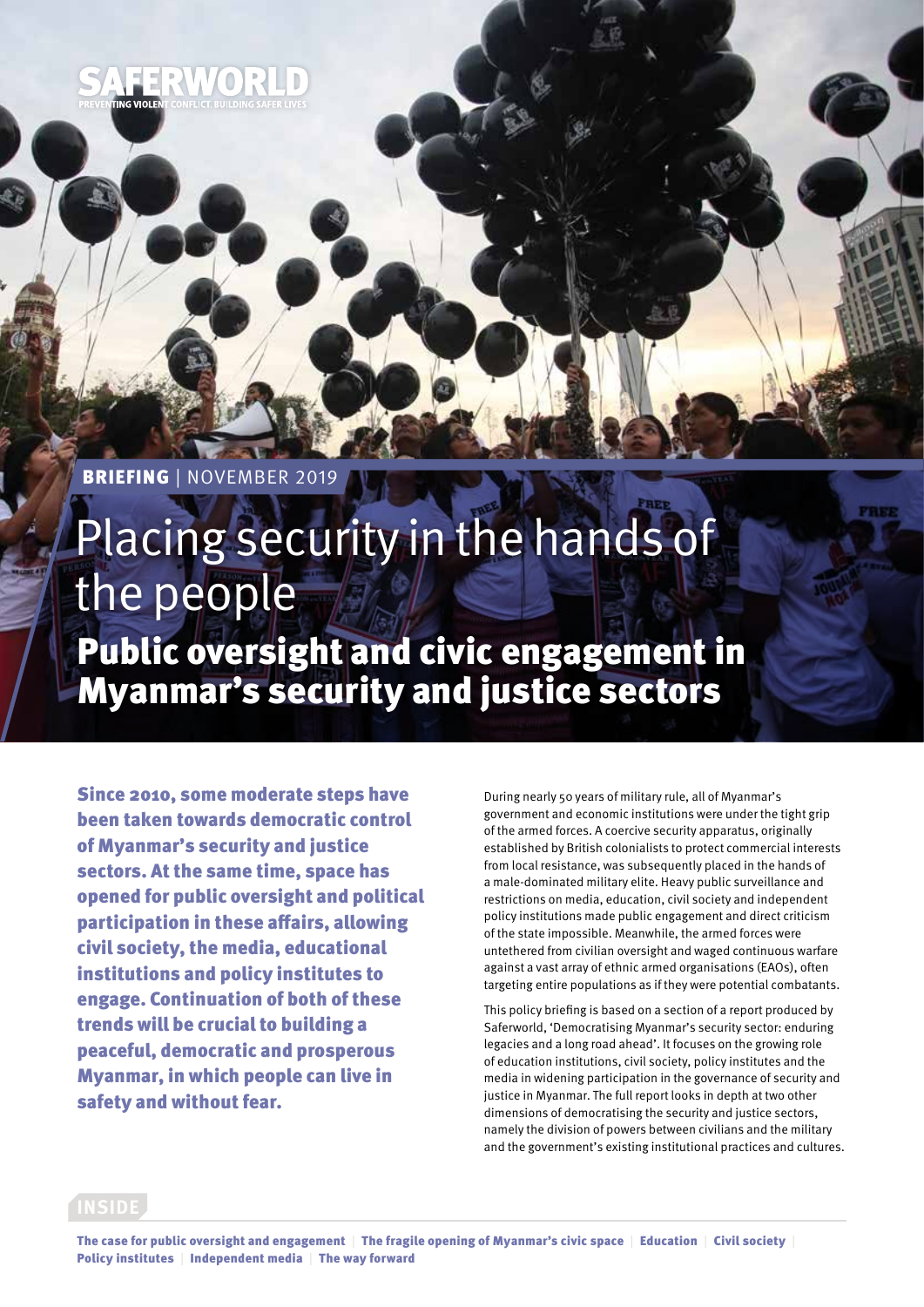#### **Definitions**

The security and justice sectors refer to all the state institutions mandated to provide justice and security for the government and the public. This briefing looked primarily at the armed forces, the police, the prisons, the courts and the intelligence services.

The military/Defence Services/armed forces/Tatmadaw – these are all common terms for Myanmar's military and are used relatively interchangeably in official publications.

#### 66

**While the military has explicitly committed to handing further powers over to elected civilians, it is only willing to do this at its own pace and is deeply resistant to any change that might threaten its ideological or private interests.**

99



Today, the country is governed by a civilian-military hybrid regime in which powers are constitutionally divided between publicly elected civilians and the staunchly nationalistic and secretive military. National democracy icon Aung San Suu Kyi, who for decades has been calling to remove the military from politics, is now in a leading government role. However, the military controls much of the security and justice sectors, through powers to nominate serving military officers to lead the Ministries of Home Affairs, Defence and Border Affairs, and by retaining near autonomy in the strategy, operations, finance and justice affairs of the armed forces.

Authoritarian tendencies run deep, and changes have only been allowed as part of a highly orchestrated, slow and steady transition run by the military – which retains significant autonomy and political powers. While the military has explicitly committed to handing further powers over to elected civilians, it is only willing to do this at its own pace and is deeply resistant to any change that might threaten its ideological or private interests. The entire governance apparatus is also stacked with former military officers, whose institutional conditioning has led them to distrust civilian leaders, foreigners and much of society and to obsess over hierarchical order. In some cases, incoming civilians have simply adopted existing approaches and perspectives, or have willingly allowed the military to lead on security affairs, believing that the soldiers are the only ones with the necessary expertise.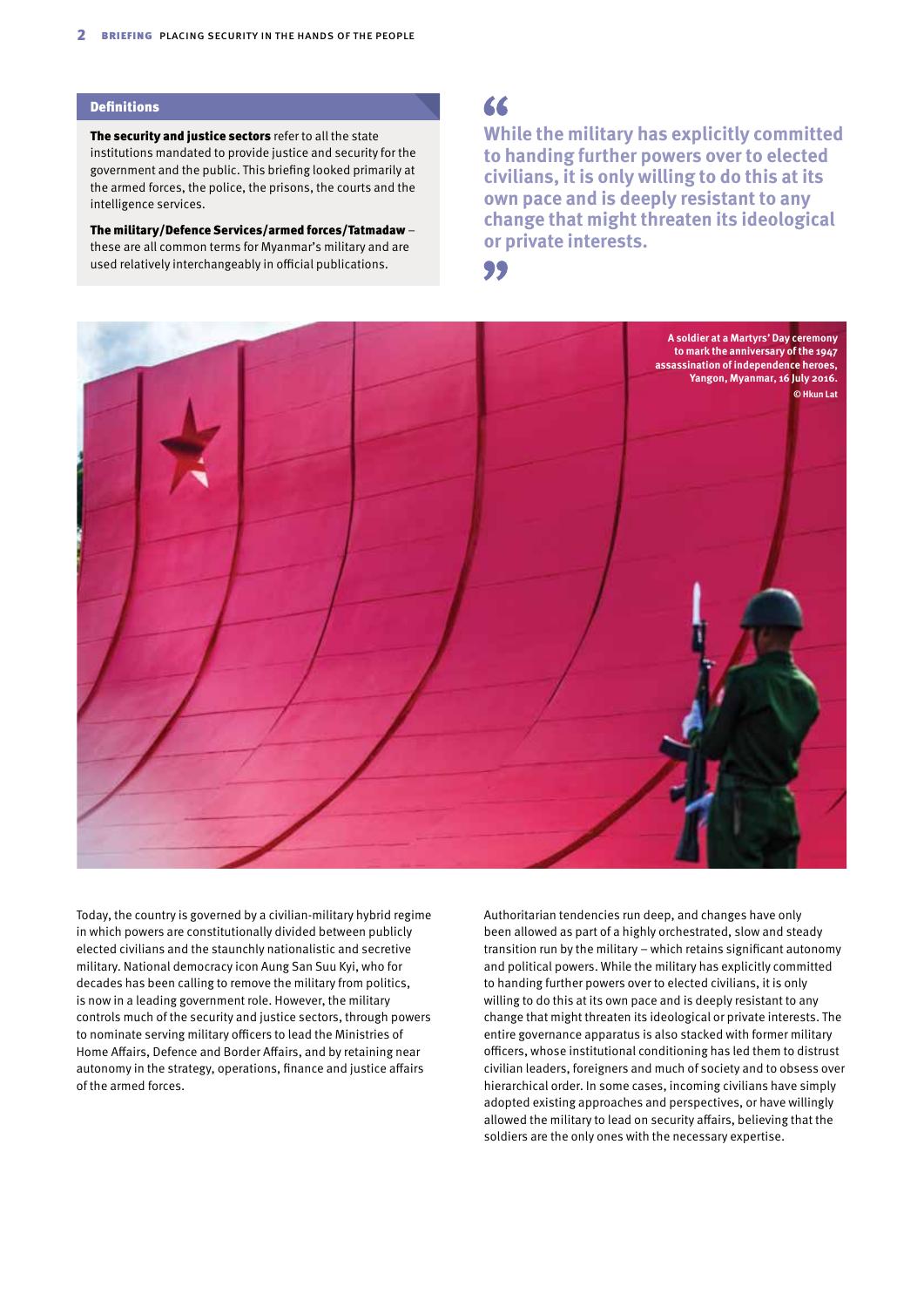## The case for public oversight and engagement

Just as elections alone do not establish a consolidated democracy, the placing of security powers in the hands of elected officials does not necessarily transform security practices and norms. Constitutional changes or administrative tweaks that give popular politicians more control over security institutions do not automatically make those institutions work in the interests of the people. Even civilian leaders regularly adopt overly aggressive approaches to conflicts, highly punitive approaches to crime, and authoritarian approaches to corrections and intelligence gathering.

66

**Just as elections alone do not establish a consolidated democracy, the placing of security powers in the hands of elected officials does not necessarily transform security practices and norms.**

#### 99

Truly democratising the security sector will depend on a lively civic space, in which a wide range of individuals and institutions can engage on security issues without fear of undue retribution from the state. The whole of the security sector could benefit greatly from opening up to increased input and criticism from civil society and the public.

Public oversight of the security sector can make it more effective, legitimate and accountable. For any area of governance, if the objective is to serve the people, then the government institutions involved need to be responsive and accountable to the people. The security sector is no different. If its objective is to keep people safe and to protect their rights and property, it needs to allow for their involvement and oversight.1 It is simply not possible for security to be provided in the interests of the public in a top-down and paternalistic fashion, without the public's involvement. Doing so only makes sense if the objective is to keep the state, or the interests of particular elites, safe from the people.<sup>2</sup>

As argued by Aung San Suu Kyi, 'Democracy acknowledges the right to differ as well as the duty to settle differences peacefully. Authoritarian governments see criticism of their actions and doctrines as a challenge to combat . . . Regimented minds cannot grasp the concept of confrontation as an open exchange of major differences with a view to settlement through genuine dialogue. The insecurity of power based on coercion translates into a need to crush all dissent.'<sup>3</sup> Even Commander-in-Chief Min Aung Hlaing has noted that "Democracy is a negotiation of different views from multiple directions and it is the way to live cohesively with the same attitudes", before emphasising the rules-based nature of Myanmar's "disciplined democracy".<sup>4</sup>

People have a right to be involved in the security sector. They pay taxes that are used for security purposes, including the wages of security personnel. They also live in the areas where security forces operate and they are affected by their actions. Ensuring that the public know how and why security is being provided can also help to ensure that the public is willing to cooperate with the responsible institutions, for example to report incidents to the police and to provide information that will help in ongoing cases.

People interviewed for this study emphasised the particular need to engage people in security sector issues during the early stages of democratisation. For decades, much of the public and much of civil society pinned all their political hopes on the National League for Democracy (NLD). Now that the NLD is in government, it is important that the public gains the political awareness to develop priorities and demands according to their needs. This is essential to growing a mature democracy.

Public oversight and engagement depend on civic space. Media, civil society, political opposition, educators, lawyers, scholars and activists must be able to operate openly and freely. Such actors are crucial to increasing the transparency, accountability and responsiveness of government institutions. They ensure that the public has access to information and that the public is being listened to by government.

**it is important that public influence does not simply reinforce power imbalances in society, for example with minorities or women being marginalised by the most dominant voices.**

99

It should be noted that the public might sometimes back authoritarian or violent approaches to security, as has been seen at times with the rise of hate speech on social media in Myanmar.<sup>5</sup> Also, it is important that public influence does not simply reinforce power imbalances in society, for example with minorities or women being marginalised by the most dominant voices. In particular, majoritarianism needs to be moderated through legal and political protections for under-represented groups. Politicians and authorities have a responsibility to serve the public and represent their interests broadly, not to follow the demands of particularly vocal groups.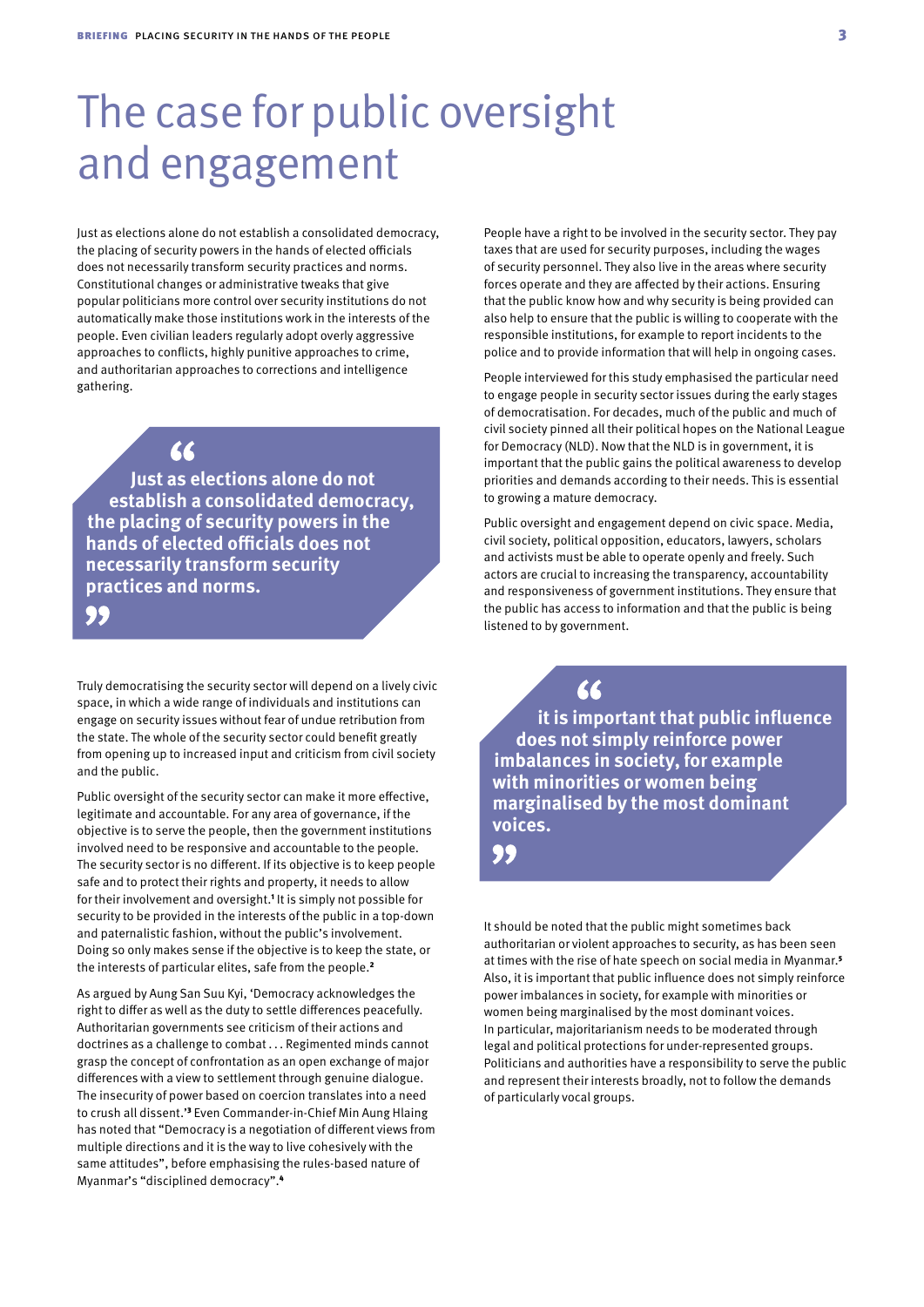

## The fragile opening of Myanmar's civic space

Since 2011, the civic space in Myanmar has opened up dramatically. Prior to that, the media was under pre-censorship and no meaningful information about the military or other security affairs was published unless it came from official military sources. There was no public debate about security issues. Public events on politics, let alone demonstrations, were completely banned and small gatherings of up to five people were often officially prohibited. Intelligence agencies harassed and courts regularly jailed NLD supporters and other political activists. By 2011, there were over 2,000 political prisoners in jail.<sup>6</sup>

Today, people can collectively organise and speak in public far more freely. Public events and media broadcasts on political subjects including conflict and human rights issues take place regularly. Newspapers are no longer subject to pre-censorship and privately owned daily newspapers are permitted. People can speak openly on the majority of topics. Civil society organisations (CSOs) can hold workshops and report launches far more freely than before. Parliament sessions are broadcast on television, as are numerous sessions of the country's peace process, where even the state's armed opponents have been able to speak directly to the public about their concerns and political visions.<sup>7</sup>

However, the military (and some civilian leaders) have increasingly turned to the civilian courts to shut down free speech and to maintain a sense of fear and risk around discussing certain subjects. While far fewer political prisoners are in jail,<sup>8</sup> activists and journalists are regularly forced to go through lengthy court proceedings and face harassment for doing their jobs.

There have been at least 200 cases of so-called 'defamation' filed since 2013, many put forward by the military or its supporters responding to public criticism of the authorities by civilians.<sup>9</sup> These include a number of cases against people in conflict areas who have tried to raise awareness of human rights abuses by the military.10 The law fails to define exactly what constitutes defamation and it does not take into account whether statements are true or if they are voiced as the opinions of an individual.<sup>11</sup>

Although the public enjoys far greater freedom to hold public events and rallies, these rights have also been increasingly curtailed again in recent years. Peaceful protesters have to go through lengthy proceedings to get permission to protest and can be arrested and imprisoned for not following protocol.<sup>12</sup> The organiser of a movement criticising the police's handling of a child rape case and calling for improved justice for abused minors has had defamation charges brought against him by the police, and had a bank account closed down on the advice of the Criminal Investigation Department.13 In May 2019, riot police with batons and plain-clothed 'vigilantes' were alleged to have violently broken up a peace rally in Yangon.<sup>14</sup>

Individuals and organisations respond differently to the restrictions imposed by government. Some have sought to work slowly and pragmatically, keeping safe and gradually breaking down barriers. Others have sought to demand their rights and have not shied away from confronting the powers that be. Both approaches will continue to play complementary roles in creating pressure and providing solutions for progress towards a more democratic and just security sector.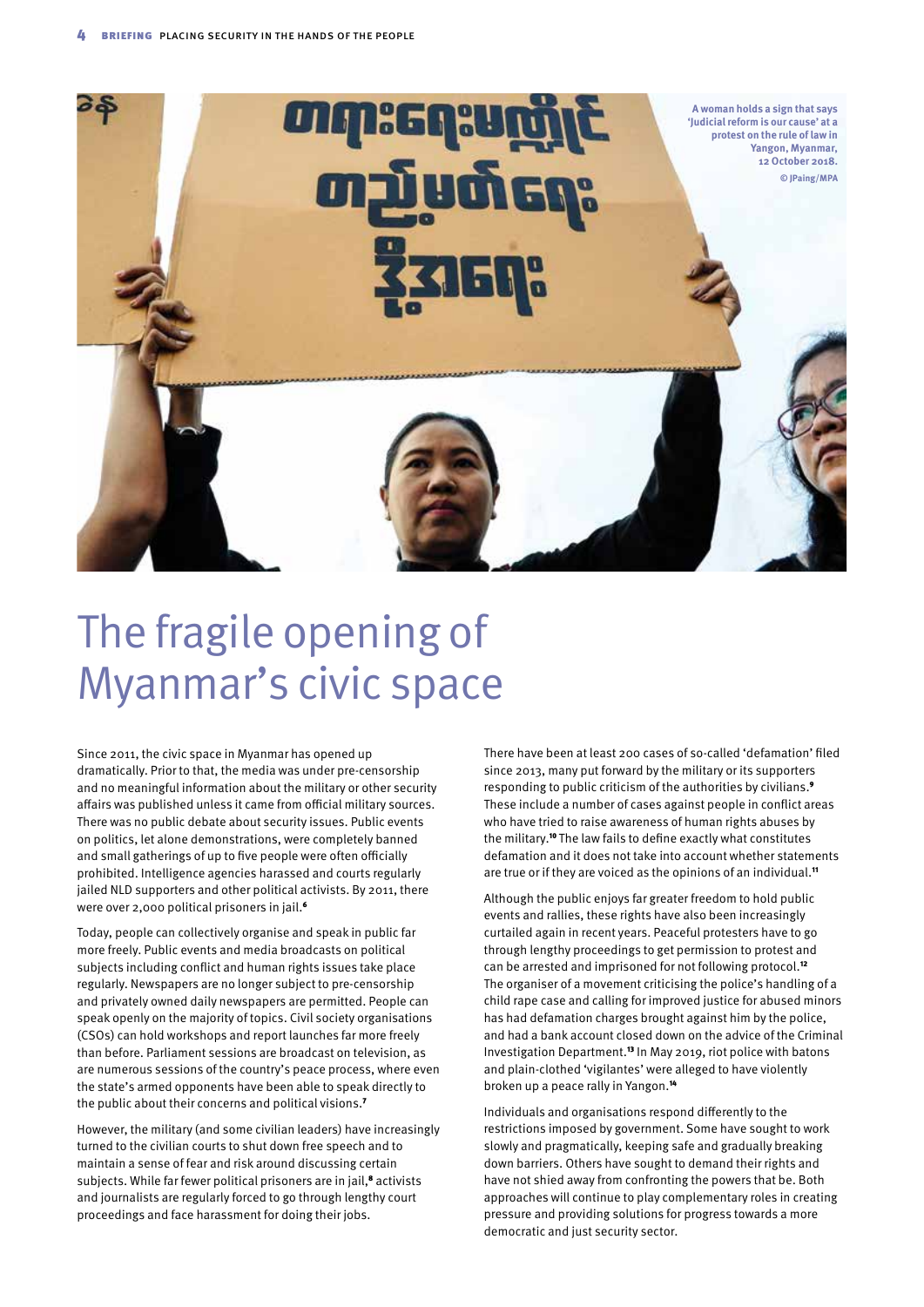## Education

### 66

**Intellectuals are very important in any society. Because they are the ones who . . . are provoking people, opening them to new ideas, pushing them along new heights . . . There will always be clashes between the authoritarian mind and the questioning mind. They just cannot go together.**

#### **Aung San Suu Kyi, 1991**<sup>15</sup>

#### "

Democratisation of the security sector depends on improved access to education about security issues and security sector governance. As one independent educator explained, "The priority [for study] has to be on the concept of security. The military has monopolised the concept. It should represent all the people in the country. It cannot be used just as a tool by the military to control."<sup>16</sup>

Education is firstly needed to raise the basic awareness of all people to encourage new norms and a new relationship with the government, in which people know their rights and know the government's basic responsibilities. The country also needs capable civilian leaders of all kinds who are able to engage in technically informed discussions on security sector issues. This is crucial to ensuring proper leadership, policy-making, budgeting and political oversight of the security sector. A former political prisoner-turned-scholar explained, "The capacity and capability among civilian parliamentarians is very limited . . . We need security experts in all sectors. Not just for the military and police. Not just for those with arms."<sup>17</sup>

Myanmar is not the only country where men from military backgrounds are given an inordinate amount of control over security affairs, simply because it is assumed that they are the only ones with the right knowledge and experience. This attitude is particularly prevalent in Myanmar however, across the government, parliament, judiciary and the wider public. It is crucial that the next generation of leaders includes women and people of more varied backgrounds who are able to engage confidently and authoritatively in the world of security.

There is also the need for a diverse cohort of civilian security scholars who can study defence, policing, correction, justice and other security concepts and practices both in this country and around the world. Such scholars can then produce a body of literature and take part in public discourse on these topics with a sufficient amount of depth to affect policy and attitudes. As one politician emphasised, "While you can easily count the number of civilian scholars of security, the military MPs are very highly trained and educated, mostly in Russia. There is a huge gap [in capacity on security] and this is a big problem."18 Numerous politicians and CSO leaders noted that Myanmar scholars have been a key resource to members of political parties and various stakeholders in the peace process, showing how important their practical contributions can be.

Civil society leaders, aid workers, activists, journalists, lawyers and other active members of society can also benefit greatly from increased education on security concepts, either through short courses or by undertaking relevant degrees. To be able to make technically informed recommendations and arguments,

CSOs working on human rights, justice, gender, protection, local governance, budget oversight and a wide range of other common topics could vastly benefit from improved knowledge of security sector governance.

One former political prisoner who now runs a CSO that provides political education explained that he was inspired by reading about political science and civil-military relations for the first time while in prison. "I realised we don't know anything about this", he said. "We just had grievances regarding the government but didn't know about the systems and structures. So I decided it would be very good to teach activists about this because activists don't naturally have that knowledge."

Finally, the classroom can be a highly fertile space for growing understanding between civilians and the military. Crosspollination between civilian and military education institutions and joint study is crucial to fostering common understanding and values. Without this, civilian and military leaders will continue to hold divergent perspectives on the country's priorities and approaches to solving problems.

### Public universities

Professors at the University of Yangon are trying to initiate a Master of Arts in Security and Strategic Studies, which they hope will begin in 2020. This would represent a huge leap forward in a country where nobody could openly study political subjects at university between 1962 and 2013. Since then, the universities of Yangon and Mandalay have both been providing master's degrees in political science, and they have included modules on civilmilitary relations and strategic affairs.

The master's in Security and Strategic Studies will have eight modules, tentatively including Myanmar's security outlook and defence policy, civil-military relations and human security, in addition to numerous other modules on regional security and defence challenges. The curriculum is still awaiting approval, in what has reportedly been an arduous process, and the department is taking time to make other preparations. The course will be available to people with professional experience, and the hope is to include civilian and military officials, alongside those from civil society and young students coming from undergraduate programmes. It will be open to men and women, providing a rare opportunity for women to undertake an education in security after so many years of this only being possible through the military – a path that has been predominantly open to men.<sup>19</sup>

Senior professors at the department have given lectures at the Defence Services Academy and lecturers from the military universities give lectures in return.

There are five education institutions under the military that offer academic degrees – including Bachelor of Arts, Bachelor of Sciences, Master of Arts and medical doctorates – in addition to dozens of pre- and post-commission training institutions. The most advanced of these, the National Defence College, has slowly started opening up to police colonels and officers from the General Administration Department. Some may eventually open to civilian government officials. At the same time, officers or former officers are increasingly studying in civilian institutions both in Myanmar and abroad. In 2019, Aung San Suu Kyi gave a lecture at the National Defence College on behalf of the Ministry of Foreign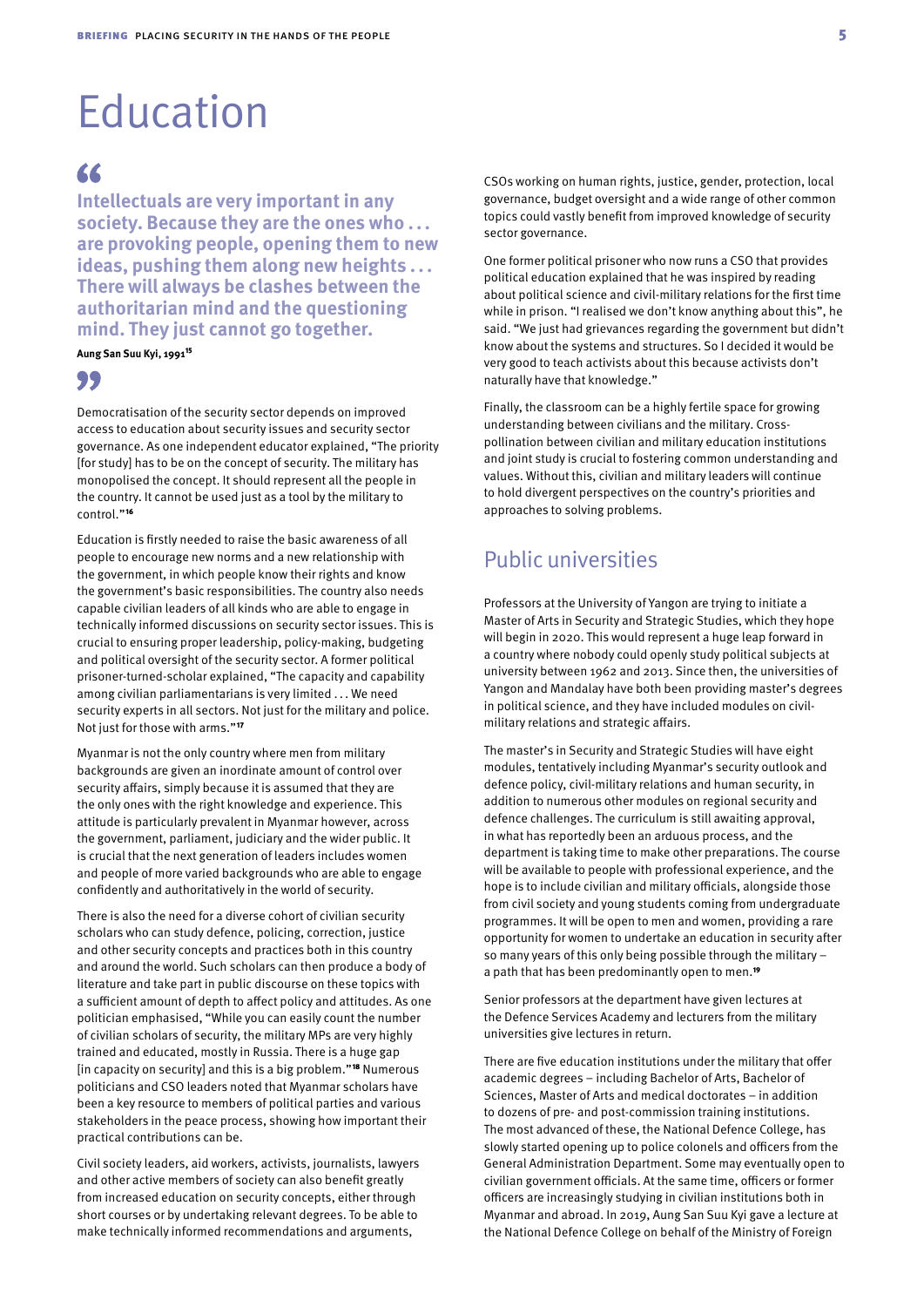Affairs.20 Some foreign officials have also given guest lectures. Hosting these lectures apparently reflects a realisation among some senior officers that "the world is changing and that we need to open up".<sup>21</sup>

However, there are many challenges to building stronger relations. A leading professor explained, "We are taking responsibility for [building civil-military relations]. We are civil servants and it is difficult. I invited a retired military officer but the students don't like him so they asked very difficult questions . . . so he is reluctant to return. We have to build understanding. This course will be very important for that."<sup>22</sup>

### 66

**A senior scholar of military affairs emphasised how hard it is to build trust with the military and said that new civilians studying the topic would struggle to persuade military officials to listen to them as this requires significant relationship and trust building.** 

#### 99

A senior scholar of military affairs emphasised how hard it is to build trust with the military and said that new civilians studying the topic would struggle to persuade military officials to listen to them as this requires significant relationship and trust building. A related challenge is the paucity of publicly available data and the closed nature of the military in allowing access to even the most basic information about its structure, doctrine or priorities.

In another positive development, the government has made it compulsory for all law and international relations students in public universities to study human rights law.23 Democracies rely on independent lawyers with strong knowledge of warfare, rules of engagement, policing and other aspects of security to develop legal analyses, to write public commentaries and to potentially open cases with the courts where it appears that laws may have been broken.

### Non-formal and private education

There is also a vast number of non-formal and private academic institutions that have emerged across the country. These are highly diverse. Some are private liberal arts colleges, which include foreign-owned private entities only recently permitted by law. Many others have been set up by CSOs, including some by foundations or organisations that have long provided education in exile, particularly in Thailand. Before 2011 there was a large number of higher education institutions on the Thailand-Myanmar border that attracted hundreds of students to undertake diplomas and to study development, politics and other topics in a freer environment.

Many independent institutions teach human rights and gender rights and other topics that overlap significantly with human security issues. Some could be well placed to initiate the teaching of more technical subjects related to security sector governance and justice delivery. The Yangon School of Political Sciences and the Peace Leadership and Research Institute are impressive examples. The latter provides a graduate diploma in Peace Leadership, which includes a number of modules that touch on security issues, particularly relating to conflict settings.<sup>24</sup>

# Civil society

CSOs in Myanmar include a diverse range of actors – from the traditional to the progressive, from small community organisations to vast national ones. Some receive foreign aid and many raise money from their own communities. During military rule, CSOs included those in exile calling for regime change, those working secretly within the country, and those who found space to work on social issues while avoiding explicit political positions.

It is essential that diverse organisations and individuals genuinely interested in the public good engage in security sector governance so that priorities are set according to the public's core needs, rather than to the security of the state or to the government's or military's specific interpretation of the national interest.

CSOs have been crucial in shaping Myanmar's transition towards democracy so far. Despite such rigid control being enforced by the military, they have regularly opened up spaces to ensure that political changes are guided by the interests of the wider public and that marginalised groups are heard. They are already playing essential roles in the security sector, and there is potential for this role to expand significantly.

Many civil society representatives explained that they can offer valuable expertise to the government, if only the government would 'use them' more. They have thematic expertise and welldeveloped soft skills that most civil servants do not have. Through greater collaboration, the government could benefit from these resources.

Since the Nationwide Ceasefire Agreement was signed in 2015, the most direct and explicit civil society engagement with the security sector has been through the peace process. However, the military and EAOs have not allowed CSOs to join the official Security Sector Working Group, so engagement has only been possible through research, advocacy and technical assistance from the outside. There are a number of policy institutions that have focused directly on topics like security sector reform or civil-military relations, which are covered specifically in the next section.

There are a wide range of CSO activities supporting access to justice at the local level, through raising awareness, legal education and helping individuals to report cases. There are also various CSO initiatives in training judges and lawyers, among other areas of technical assistance. The Myanmar Sustainable Development Plan recognises the 'important role played by civil society organisations in advancing justice and the rule of law'.<sup>25</sup>

The Gender Equality Network has conducted training for 1,200 officers from the Police Anti-Trafficking in Persons Division, demonstrating a breakthrough example of a CSO directly training the security forces on a crucial area of reform.<sup>26</sup> Numerous women's organisations in particular have supported survivors of sexual and gender-based violence, often facing huge difficulties in successfully achieving justice. A leader of one such organisation emphasised the need for much greater gender awareness raising among lawyers and judges, the majority of whom are men.

CSOs have found various ways to influence laws and official policies related to the security sector, most notably on violence against women, child rights, prison reform, penal reform, media freedom and peaceful assembly. These organisations have faced continuous pushback from the military, militaryled ministries, and some civilian officials, who are resistant to radical changes. Nonetheless, steady progress has been made – elected representatives have slowly been brought on board to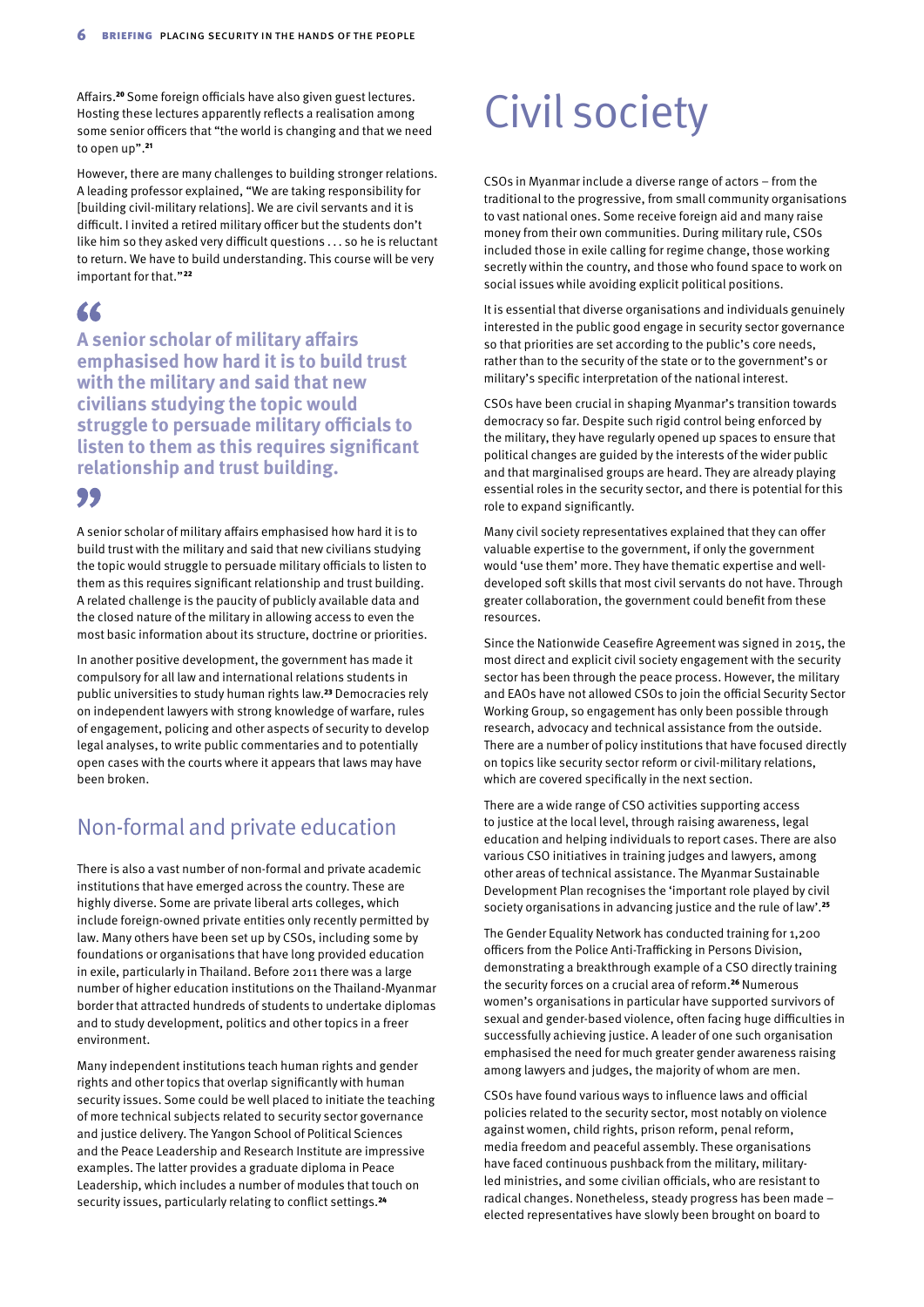

tackle complex and sensitive issues and their attitudes have incrementally shifted.

Perhaps the most prominent examples of CSO-led change have been around the National Strategic Plan for the Advancement of Women. This was a huge and unprecedented achievement resulting from concerted advocacy by women's organisations and networks from the late 2000s until the plan was officiated in 2013. These CSOs undertook widespread consultations across the country, which were used to inform relentless public pressure, closed-door advocacy and technical assistance workshops targeting government committees and parliamentarians. They also used advocacy to solicit significant assistance and additional pressure on the government from the United Nations and international non-governmental organisations.

The Protection and Prevention of Violence Against Women bill was an extension of this process but it has yet to be approved by the Union Government, despite promises that it will be passed in 2019. This contrasts greatly with the swift passing of four deeply sexist laws in 2015, supposedly with the objective of protecting race and religion.27 Women's organisations continue to push for this law to be passed and for legal reform. The Women's League of Burma in particular is calling for national mechanisms on women, peace and security.28 The 2019 Child Rights Law has also benefited greatly from CSO engagement and tireless efforts from particularly active (mostly women) members of parliament (MPs). The law signifies an important breakthrough in the protection of children against the security forces, among other crucial elements.

In recent years, the Assistance Association for Political Prisoners (AAPP) has been promoting prison reform through research and policy development and through cooperation with MPs, the Ministry of Home Affairs and the Myanmar National Human Rights Commission. The initiative has included several joint workshops involving government staff, MPs and others to develop policies and raise awareness of the key challenges. The AAPP is calling for integrated and comprehensive reform of the penal system rather than piecemeal changes, which is crucial as so many of the challenges are interrelated. In particular, the organisation is pushing for a shift in culture away from prisons being places of punishment and towards a much greater focus on rehabilitation.

The AAPP is among numerous CSOs that – in addition to the Independent Lawyers Network of Myanmar – are demanding the creation of a Ministry of Justice. The ministry would oversee the prison department so that it is separated institutionally from the police, and it would be responsible for administering and managing the budget of the judiciary. The AAPP is also calling

for legislative and operational reforms to ensure prisoners are not exploited, have access to healthcare and education and are segregated more carefully, along with other measures that prioritise prisoners' rehabilitation and their return to society. It is also seeking to end the use of hard labour, with labour being restricted only to the management of prisons or tasks with direct vocational benefits. Its agenda includes better training and improvements in job satisfaction for prison staff, as well as establishing an independent monitoring body and a reliable complaints mechanism. It is also working to improve the prisoner release process to make the pardon system more systematic and to introduce post-release assistance. In addition, the AAPP is promoting the use of alternatives to detention and imprisonment as much as possible,<sup>29</sup> including the introduction of a parole system, which the government has now begun.<sup>30</sup>

A draft amendment bill for the Prison Law has been passed back and forth many times between MPs and responsible ministries. The AAPP has been advising MPs and the drafters in coordination with the Myanmar National Human Rights Commission. Interviewed AAPP staff explained that the bill has been incrementally brought in line with the organisation's aims but that it remains insufficient with some aspects still shaped by old practices.31 Amendments to the prison manual have also been made in line with AAPP recommendations, but the document is still not finalised or in use. The AAPP has also been calling for the passing of relevant international treaties, as a way to encourage international recognition and support and to help frame a comprehensive reform agenda.

One of the most essential roles of civil society is conducting research and advocacy. This includes human rights reporting, often focused on military activities, which numerous ethnicspecific and countrywide organisations have been doing for multiple decades, shedding light on practices that would otherwise be overlooked. CSOs have also used this space to raise public awareness of humanitarian blockages and other issues related to government policy. Other CSO-led research and advocacy focuses on specific policies and laws and on providing substantive recommendations to government or international agencies.

CSO cooperation with MPs on budget transparency and scrutiny as well as training for the public on civic engagement have served to strengthen civilian oversight of the military-led ministries. These areas of work could be expanded to more explicitly include security budgeting or monitoring the activities of the police force in the future.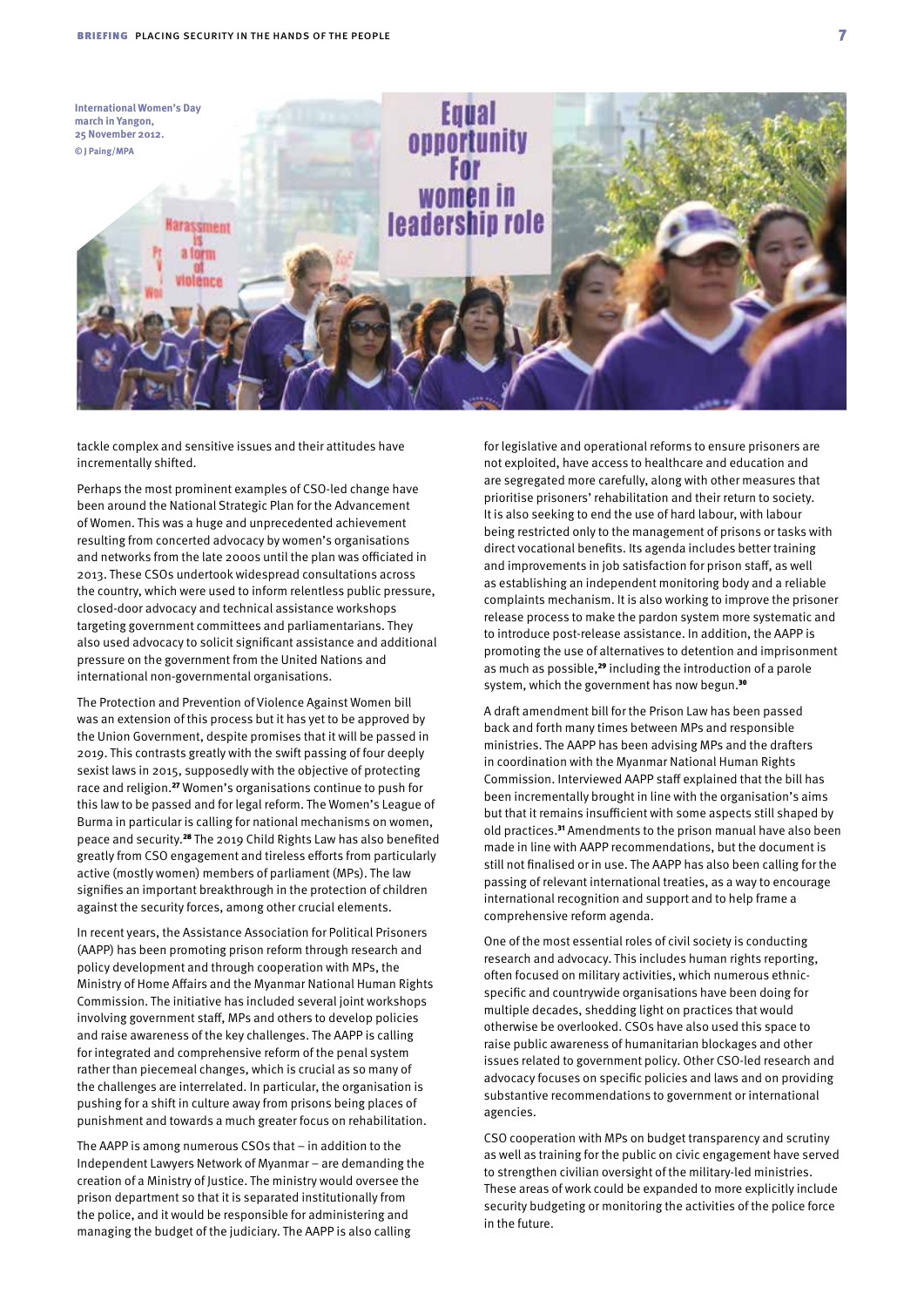## Policy institutes

Policy institutes can be defined as independent or semiindependent organisations that support the development of policies for government or other actors playing governance functions. They do this particularly by conducting research and written analysis on topics of public concern.<sup>32</sup> Some are essentially CSOs, while others are attached to the government or to specific agencies. Others may work for the interests of a particular market sector.

Independent policy institutes tend to focus on identifying sound, evidence-based policy decisions, rather than emphasising what they believe to be right or voicing the political demands of specific groups.

A researcher from one Yangon-based policy institute explained, "We just find [in government] there are no new ideas. All the old ideas are circulated, it's like they are swimming in dirty water."<sup>33</sup> New ideas are especially needed in the context of reforming the security sector, where traditional hard security approaches, developed through years of military rule, often fall short of addressing the security and justice concerns of the population.

It is vital that such work is conducted by organisations with professional and independent researchers who are from Myanmar and understand the Myanmar context. Such researchers can write directly in local languages and help develop the country's indigenous academic culture. Policy institutes also have a particularly important role to play in contexts where democracy is relatively new and where the expectations on elected civilians are high, but where government officials lack experience and competence. They can be called upon to provide their expertise and knowledge to busy MPs and government staff, who often lack the time to do in-depth research and learning of their own.

There are dozens of policy institutes in Myanmar, most of which emerged after 2011. They include bodies connected to the state, such as the Tatmadaw-linked Thayninga Institute for Strategic Studies and the Ministry of Foreign Affairs-affiliated Myanmar Institute for Strategic and International Studies. There is also the NLD-affiliated Renaissance Institute and Bayda Institute.

Independent policy institutes in Myanmar include the Tagaung Institute for Political Studies, the Institute for Strategy and Policy, the Salween Institute, the Myanmar Institute for Peace and Security Studies, the (separate) Myanmar Institute for Peace and Security, the Burma Centre for Ethnic Studies, the Yangon School for Political Studies and the Open Myanmar Institute, among others.

A central role of these policy institutes is to provide research to support evidence-based policy-making. This includes collecting evidence on the impacts of existing policies; for example, to examine how samples of the public are affected. They survey public perceptions, opinions or practices in relation to specific issues. They conduct comparative studies, looking at examples from other countries that might be relevant to Myanmar. They can also monitor new initiatives or reform processes to understand what works and what doesn't.

In addition to research, some policy institutes in Myanmar facilitate dialogues between government and non-governmental organisations and individuals, allowing them to learn from each other outside of formal settings. They also provide training on core governance skills to government staff, political parties or peace process negotiators, either in one-off sessions, through courses on specific topics or through ongoing coaching. Institutes officially linked to government – or independent ones with strong networks – can obtain information not usually openly available in order to inform public discourse.

Some policy institutes also engage in public awareness raising; for example, the Institute for Strategy and Policy organises television talk shows with experts discussing topical issues. As one Myanmar researcher explained, "Democracy without a well-informed public is very dangerous."34 Providing reliable information and encouraging more in-depth intellectual engagement with security issues and appropriate responses is particularly important where hate speech is on the rise and specific religious or ethnic minorities are labelled as a security threat.

Interviewees from numerous policy institutes, however, mentioned that they have found it hard to gain significant influence with the current government or military, which remain relatively closed and unreceptive to outside advice. The continued development of a stronger policy culture and the establishment of some of these organisations and well-recognised and professional institutions could change this over time.

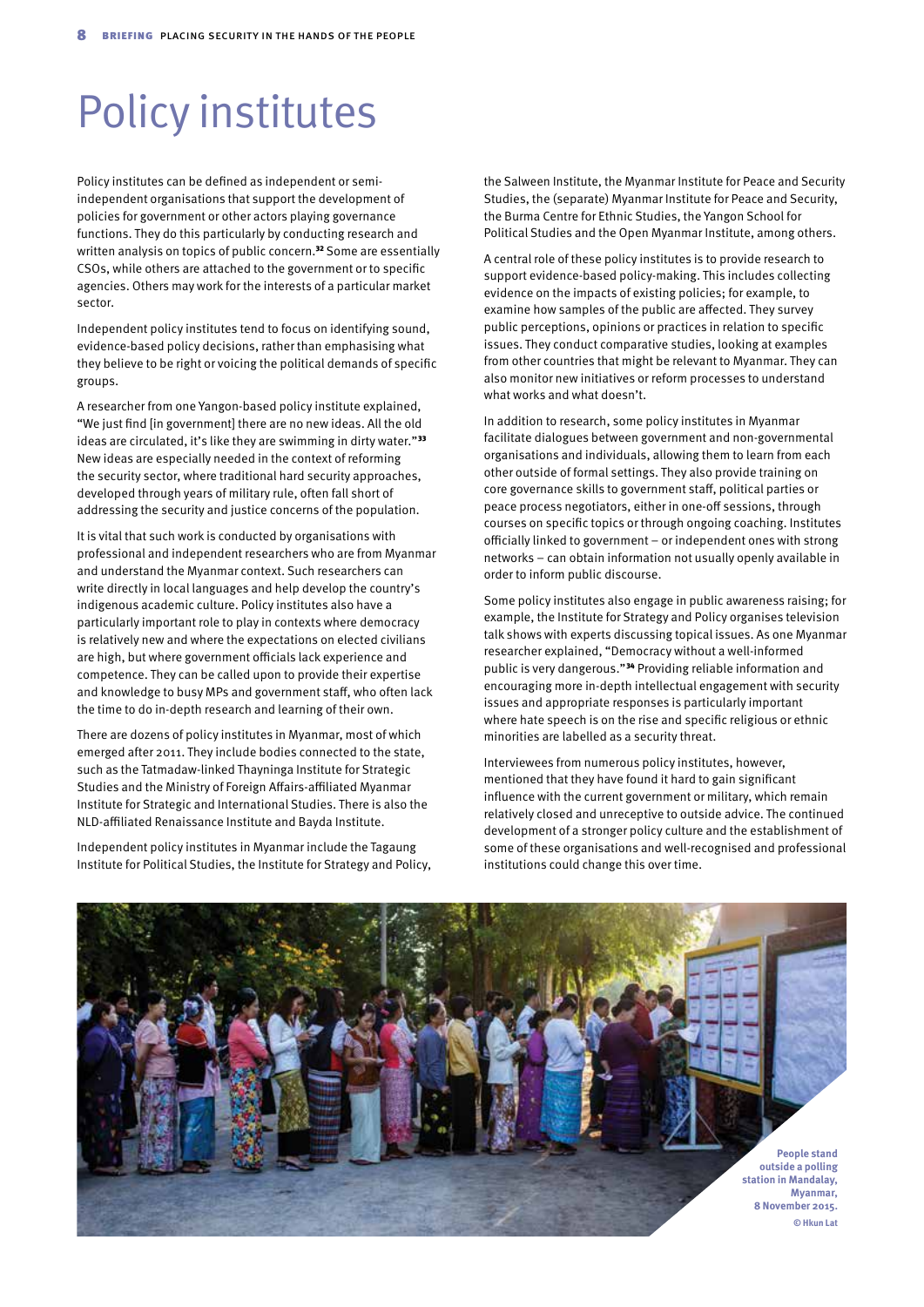### Independent media

The media is arguably the most important institution for providing public oversight to the security sector. Independent media coverage of military, police and justice sector activities ensures people know and understand when, why and how conflicts are being fought and crime is being tackled. This is crucial both to ensure public support for actions carried out in their name, and to make it possible for the public to voice opposition when they disagree.

Free and independent media coverage helps to keep abusive and corrupt practices in check, regularly informing the government and the general public of wrongdoing or questionable actions. Media reports also help inform the public of large expenditures of taxpayers' money on vehicles, weapons and equipment. This type of reportage helps to inform voter decisions and, over time, ensures that elected politicians are acting in the public interest.

Security authorities can also benefit from cooperation with the media. Public announcements on serious criminal cases are often used to encourage witnesses to come forward and provide helpful information. The media is also used to shape the public image of the security forces, to build trust and attract recruits.<sup>35</sup>

According to editors of two prominent Myanmar newspapers, there is a lot of public interest in the military and in security, and so the media is particularly engaged in trying to report on these issues. Another Myanmar journalist explained that this is especially important during the transition away from authoritarianism, as public information has been used for so long as psychological warfare to control the population rather than serve them.<sup>36</sup> Prior to 2011, state publications contained regular disinformation and blanket labelling of all underground and foreign media sources as 'enemies sowing hatred'. The military still regularly talks in terms of official authorities being the only ones who know 'the truth' on security affairs,<sup>37</sup> but a much greater diversity of accounts and viewpoints is now freely published.

Effective media coverage of security and justice affairs relies on two key elements, which are discussed in the following sections. The first is freedom for the media to publish information about the relevant agencies' activities. The second is journalists having access to reliable and accessible information, facilitated by official accounts, and being assured access to areas and people affected by security operations.

There have been dramatic improvements in both of these areas since 2011, which could have a significant impact in the level of knowledge and awareness among the population and inspire the next generation to engage more directly with security affairs. However, there also remain huge restrictions, as a result of the security culture developed through decades of military rule. The military persists in trying to cover up human rights abuses by targeting journalists and publishers with lawsuits, and, despite much greater interaction with the media, remains highly secretive about much of its activity.

### Media freedom

Myanmar had a strong independent press before 1962, but it was wholly dismantled during the reign of Ne Win and pre-censorship remained until 2012, with the only available information about conflicts or military affairs coming from highly controlled official sources. In August 2012, pre-publishing censorship was abolished and the Press Scrutiny and Registration Division was completely dissolved the following year. Exiled media organisations, such as

the Democratic Voice of Burma, were then able to return in 2012 and set up operations in the country. Key laws were enacted or amended, including the Telecommunications Law in 2013, the Media Law in 2014, and the Printing and Publishing Law in 2014. In particular, following a rapid increase in the availability of mobile phones with data connections around 2014, access to social media also boomed.

The impacts of this shift are hard to measure but are palpable to any adult who lived in the country before and after the change. Private daily newspapers and a number of radio and television news stations are now available. They report on military operations and defence procurements, on the achievements and the misconduct of the police, and on the management of prisons, among other issues. Openly quoted sources include ordinary people directly affected by events, independent analysts, antigovernment activists, government spokespeople, leaders of EAOs and Myanmar military commanders. Media consumers are far more informed on such matters today than they were before 2011.

However, the military has remained hyper-sensitive to reporting on some issues and has used a wide range of laws to crack down on free reporting. Particularly since the NLD came to power, this has created a chilling effect, forcing many editors to instruct their staff to back off from certain issues and report with great caution.<sup>38</sup> Sensitive issues include both human rights abuses by the military (especially in what are considered serious national security contexts) as well as reporting on corruption by high-level military officers. Indeed, some new laws have been used or misused against journalists, most notably the defamation clause (66d) of the Telecommunications Law,<sup>39</sup> under which more than 200 cases have reportedly been opened since 2013, with many brought by military officers.<sup>40</sup>

There are five other laws that contain defamation clauses, with defamation poorly defined and not excepting cases where articles clearly express opinions or even taking account of whether the information is true.<sup>41</sup> Other laws used against journalists or their informants when reporting on military issues include the Penal Code, the Official Secrets Act, the Aircraft Act and the Unlawful Associations Act.<sup>42</sup>

Most judges and government prosecutors tend to see themselves as mere functionaries of the state and very rarely reject or even question cases that are put forward by military officers. Some members of the civilian government have also brought defamation cases to court. There has been no explicit agenda from the NLD to stop these kinds of cases. Newspaper editors explained that they also faced additional threats from extreme segments of the public for criticising certain military or government activities.

#### Access to information

Access to official information from the military and police, as well as access for journalists to conflict areas, has improved greatly since 2011, despite many continuing limitations. Today, journalists have a directory of phone numbers provided by the military so that they can contact official spokespersons or specific command centres to request information. They can use this channel to get official versions of events or to ask for clarifications on key decisions and actions. The military's main body for publishing communications regarding major national security issues is the True Information News Team, which was established during the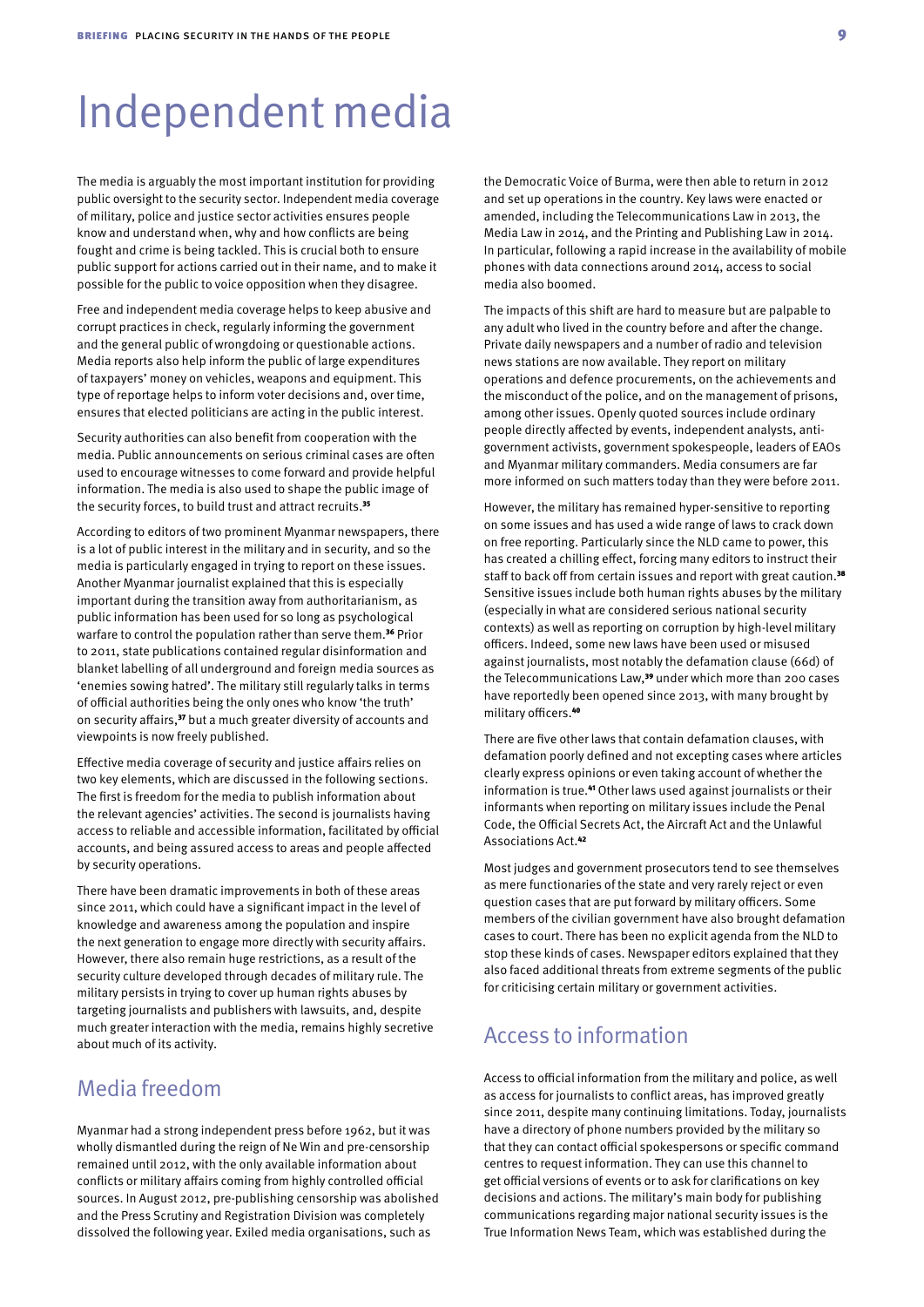

violence in Rakhine State in 2017. Journalists explained that the team's spokespersons are relatively open but do not always pick up the phone and are typically only willing to give official accounts on specific events.

While it is certainly an important step to have direct access to official spokespersons on official government positions, there are still significant concerns about the veracity of information provided. In a press pack issued in August 2018 for example, the True Information News Team released photos that weren't from Myanmar, falsely claiming they show Rohingya (referred to as 'Bengalis') committing abuses and immigrating en masse into Myanmar.43 While the Myanmar public remains poorly informed about military activities in Rakhine State and elsewhere, it is impossible to properly gauge related public opinion and priorities.

Access to conflict areas has also improved, as freedom of movement along main roads – even into conflict areas – has improved in general. Even so, journalists still get stopped and questioned when travelling, and they sometimes have cameras and other equipment examined. In recent years, they have regularly been blocked from entering the most sensitive areas in Rakhine State and have only been able to visit on highly orchestrated junkets where they have little freedom to report.<sup>44</sup> The Unlawful Associations Act in particular is used to limit reporting in conflict areas, as article 17(1) outlaws contacting members of illegal groups, including some EAOs. This law is not uniformly applied and media outlets regularly print comments from EAO leaders. However, it is used at times to crack down on specific individuals or outlets and to maintain a climate of caution.

The most severe case was the 2014 killing of Ko Par Gyi, who was shot dead while in military custody after being arrested in the territory of the Democratic Karen Buddhist Army. The journalist was a long-term activist, freelancer and supporter of Aung San Suu Kyi and was verifiably not a member of the EAO. However, a military court reportedly acquitted the two soldiers who had killed him on this basis and his family is yet to find justice.<sup>45</sup>

There are also huge constraints on getting official information on military spending. The media generally depends on reports from foreign news outlets to find out about the latest Tatmadaw procurements, and such issues are shrouded in great secrecy. As noted earlier, this is compounded by the very limited information available in the official budget.

The rapid liberalisation of online media has also led to the spread of unreliable information published by partisan organisations and individuals from all sides of Myanmar's many conflicts. Memes containing incorrect information, including photos of dead bodies that have been doctored or lifted from other countries, are widely shared.

# The way forward

A democratic security sector is a security sector that is accountable to the public and that aims to keep the public safe as its primary objective. There are no guarantees that Myanmar's security institutions are moving in this direction as a necessary outcome of the ongoing political transition. Nonetheless, political changes have created space for pro-democrats both in and out of government to push in this direction.

From here, the security and justice sectors could evolve in numerous ways. They could remain largely detached from the civilian government and in service of military leaders' ideological or private interests. Alternatively, they could be slowly democratised, coming under increased oversight of elected civilians, becoming focused on keeping people safe, and opening up to wider participation from the public and civil society.

Much depends on whether civilians interested in the public good can successfully claim greater power and influence through a combination of sustained pressure and tactful compromise. Civilians in government, civil society, the media, policy institutes and education providers all have critical roles to play.

### 66

#### **Civilians in government, civil society, the media, policy institutes and education providers all have critical roles to play.** 99

Since 2010, there has been moderate progress towards public oversight and engagement with the security sector. The work ahead is best viewed, somewhat soberingly, as a multi-decade challenge. Sustained action from a wide range of organisations and individuals is needed to bring about generational change. Like all aspects of democratisation, there is no finite end point when the job is done. Building and maintaining the civic space and making authorities accountable to the public is a dynamic and ongoing process.

Progress in this area is hindered by various factors. First, there is resistance from the military, which continues to prioritise its own ideological and private interests over those of a collective and inclusive public vision. Second, the government and society at large face huge capacity and resource constraints, and few civilians have in-depth knowledge of security and justice affairs.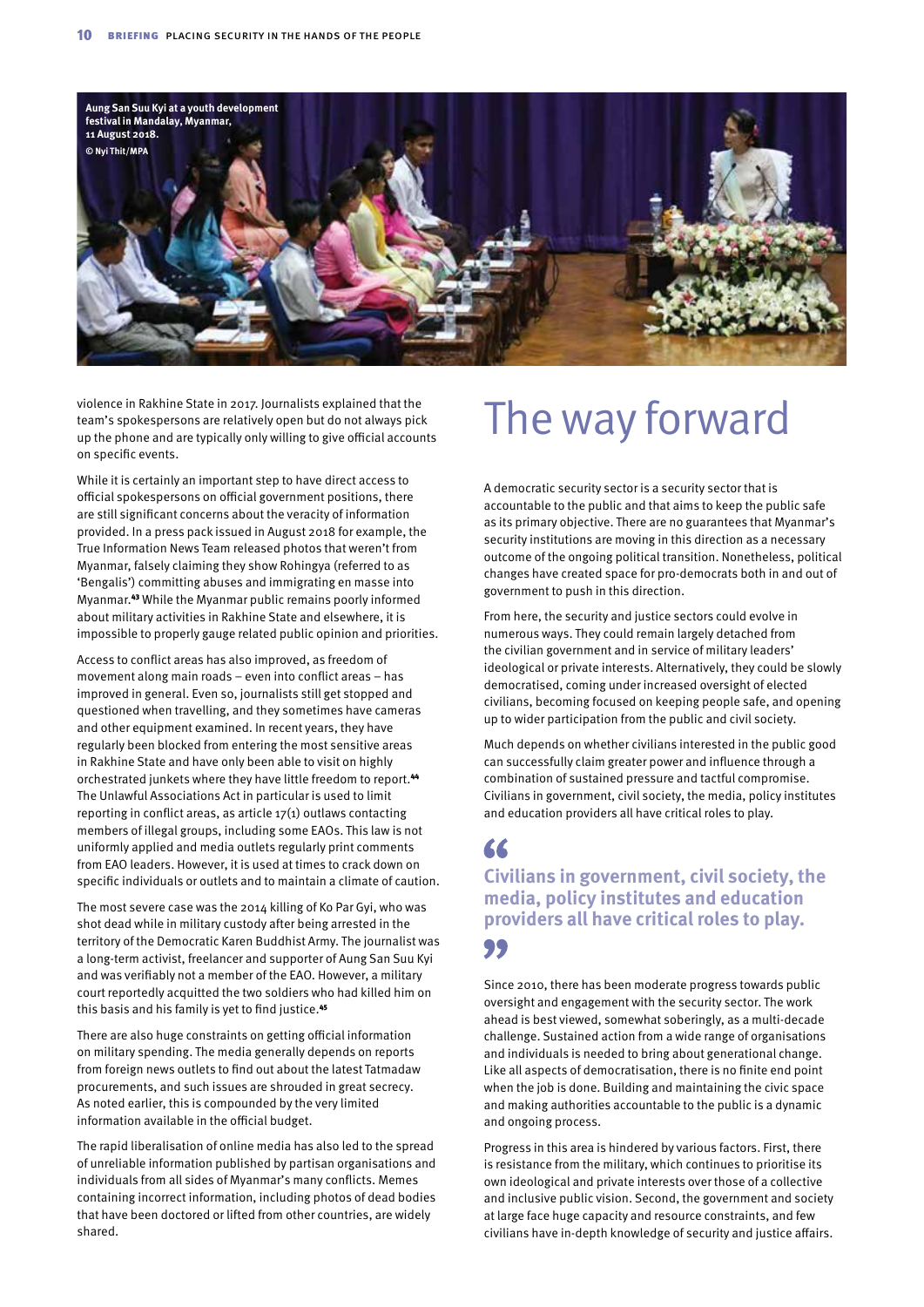Third, there is limited political will to challenge the military or to experiment with modern (and sometimes foreign-seeming) approaches, and as a result there is a default inertia throughout the apparatus of government. Finally, there remains deep distrust between the state and society, which means that some parts of government continue to treat the public as a risk that needs to be managed or, even worse, as an enemy. In return, the public remains in fear of the state and people tend to view security as none of their business.

Democratising the security sector will depend on a lively civic space, in which a wide range of individuals and institutions can engage on security issues without fear of undue retribution from the state. The whole of the security sector could benefit greatly from opening up to increased input and criticism from civil society and the public.

**Notes** 

- **1** United Nations Development Programme (2018), 'Public Oversight of the Security Sector: A Handbook for Civil Society Organizations', January, p 11 ([https://www.undp.org/content/undp/en/home/librarypage/civil\\_society/](https://www.undp.org/content/undp/en/home/librarypage/civil_society/public_oversightofthesecuritysectorahandbookforcivilsocietyorgan.html) [public\\_oversightofthesecuritysectorahandbookforcivilsocietyorgan.html](https://www.undp.org/content/undp/en/home/librarypage/civil_society/public_oversightofthesecuritysectorahandbookforcivilsocietyorgan.html))
- **2** There are, in some circumstances, legitimate reasons to limit public involvement in security affairs; for example, when withholding highly sensitive information. However, this should only be permitted for well-defined and legally sanctioned reasons, and only in extreme circumstances.
- **3** See Aung San Suu Kyi (1991), 'In Quest of Democracy', in M Aris (ed.), *Freedom from Fear and Other Writings* second edition (London: Penguin Books), p 176. She continued, 'Within the framework of liberal democracy, protest and dissent can exist in healthy counterpart with orthodoxy and conservatism, contained by a general recognition of the need to balance respect for individual rights with respect for law and order.'
- **4** *The Global New Light of Myanmar* (2018), 'Military parade to mark 73rd Anniversary of Armed Forces Day held in Nay Pyi Taw', 28 March ([http://www.globalnewlightofmyanmar.com/](http://www.globalnewlightofmyanmar.com/military-parade-mark-73rd-anniversary-armed-forces-day-held-nay-pyi-taw/) [military-parade-mark-73rd-anniversary-armed-forces-day-held-nay-pyi-taw/\)](http://www.globalnewlightofmyanmar.com/military-parade-mark-73rd-anniversary-armed-forces-day-held-nay-pyi-taw/)
- **5** East-West Center (2014), 'Contesting Buddhist Narratives: Democratization, Nationalism, and Communal Violence in Myanmar' ([https://www.eastwestcenter.](https://www.eastwestcenter.org/sites/default/files/private/ps071.pdf) [org/sites/default/files/private/ps071.pdf](https://www.eastwestcenter.org/sites/default/files/private/ps071.pdf)); Wade F (2017), *Myanmar's Enemy Within: Buddhist Violence and the Making of Muslim 'Other'* (London: Zed Books).
- **6** *BBC News* (2011), 'Burma frees dozens of political prisoners', 12 October ([https://www.bbc.com/news/world-asia-pacific-15269259\)](https://www.bbc.com/news/world-asia-pacific-15269259)
- **7** See chapter 2 of Egreteau R (2016), *Caretaking Democratization: The Military and Political Change in Myanmar* (London: Hurst).
- **8** Regular updates of the number of political prisoners behind bars are available on the website of the Assistance Association for Political Prisoners (Burma) at: <https://aappb.org/2019/02/2019-political-prisoners-list/>
- **9** San Yamin Aung (2019), 'Total Number of Defamation Cases Under Telecommunications Law Hits 200', *The Irrawaddy*, 24 June ([https://www.irrawaddy.com/news/burma/total-number-defamation-cases](https://www.irrawaddy.com/news/burma/total-number-defamation-cases-telecommunications-law-hits-200.html)[telecommunications-law-hits-200.html](https://www.irrawaddy.com/news/burma/total-number-defamation-cases-telecommunications-law-hits-200.html))
- **10** Human Rights Watch (2019), 'Dashed Hopes: The Criminalization of Peaceful Expression in Myanmar', January 31 ([https://www.hrw.org/report/2019/01/31/](https://www.hrw.org/report/2019/01/31/dashed-hopes/criminalization-peaceful-expression-myanmar) [dashed-hopes/criminalization-peaceful-expression-myanmar\)](https://www.hrw.org/report/2019/01/31/dashed-hopes/criminalization-peaceful-expression-myanmar)
- **11** Free Expression Myanmar (2019), 'Defamation?', p 26 ([http://freeexpressionmyanmar.org/wp-content/uploads/2019/05/Defamation](http://freeexpressionmyanmar.org/wp-content/uploads/2019/05/Defamation-international-standards.pdf)[international-standards.pdf](http://freeexpressionmyanmar.org/wp-content/uploads/2019/05/Defamation-international-standards.pdf))
- **12** Human Rights Watch, op. cit., pp 56–69.
- **13** Naw Betty Han (2019), 'Justice for Victoria: child sexual abuse case sparks national outrage', *Frontier Myanmar*, 15 July [\(https://frontiermyanmar.net/en/](https://frontiermyanmar.net/en/justice-for-victoria-child-sexual-abuse-case-sparks-national-outrage) [justice-for-victoria-child-sexual-abuse-case-sparks-national-outrage](https://frontiermyanmar.net/en/justice-for-victoria-child-sexual-abuse-case-sparks-national-outrage))
- **14** Hein Ko Soe (2018), 'Peace rally leaders call for investigation into police violence', *Frontier Myanmar*, 31 May [\(https://frontiermyanmar.net/en/](https://frontiermyanmar.net/en/peace-rally-leaders-call-for-investigation-into-police-violence) [peace-rally-leaders-call-for-investigation-into-police-violence\)](https://frontiermyanmar.net/en/peace-rally-leaders-call-for-investigation-into-police-violence)
- **15** Quoted in Aung San Suu Kyi, Clements A (2008), *The Voice of Hope. Conversations with Aung San Suu Kyi* second edition (London: Rider), p 128.
- **16** Interview, Yangon, April 2019.
- **17** Ibid.
- **18** Interview, Yangon, May 2019.
- **19** Interview, Yangon, March 2019.
- **20** Htet Naing Zaw (2019), 'In a First, Daw Aung San Suu Kyi Lectures at National Defense College', *The Irrawaddy*, 21 February [\(https://www.irrawaddy.com/news/](https://www.irrawaddy.com/news/burma/first-daw-aung-san-suu-kyi-lectures-national-defense-college.html)) [burma/first-daw-aung-san-suu-kyi-lectures-national-defense-college.html\)](https://www.irrawaddy.com/news/burma/first-daw-aung-san-suu-kyi-lectures-national-defense-college.html))
- **21** Interview with a retired colonel, Yangon, May 2019.
- **22** Interview, Yangon, March 2019.
- **23** Zue Zue (2019), 'Human Rights Law Now Mandatory for Myanmar Law, Int'l Relations Students', *The Irrawaddy*, 17 October (https://www.irrawaddy.com/ news/burma/human-rights-law-now-mandatory-myanmar-law-intl-relationsstudents.html)

Indeed, criticism can be entirely constructive and can be used by strong democratic institutions to create a more effective government that is well adapted to the diversity of needs across society. Government resources are thin across all sectors, in terms of human capacity, finance and time. Civil society research and advocacy, for example, can provide important data and can help to guide better policies. Expert opinions can also be called upon more systematically through formal coordination mechanisms.

It is hoped that this briefing will support the many government bodies and independent organisations involved in reforming Myanmar's security sector to sustain progress towards more democratic, accountable and effective security and justice sectors. Future Saferworld research and programming will continue to support these efforts.

- **24** The Peace Leadership and Research Institute is run by the Thabyay Education Foundation. See their website at:<http://www.thabyay.org/plri.html>
- **25** Myanmar Sustainable Development Plan, p 12.
- **26** Interview, Yangon, May 2019.
- **27** Nyan Hlaing Lynn (2017), 'Tensions ahead over changes to "race and religion" laws', *Frontier Myanmar*, 20 February ([https://frontiermyanmar.net/en/tensions](https://frontiermyanmar.net/en/tensions-ahead-over-changes-to-race-and-religion-laws)[ahead-over-changes-to-race-and-religion-laws](https://frontiermyanmar.net/en/tensions-ahead-over-changes-to-race-and-religion-laws)); The Global Justice Center (2015), 'Myanmar's Long Road to Gender Equality', November [\(http://www.](http://www.globaljusticecenter.net/documents/UPR.2Pager.pdf) [globaljusticecenter.net/documents/UPR.2Pager.pdf](http://www.globaljusticecenter.net/documents/UPR.2Pager.pdf)); Walton MJ, McKay M, Daw Khin Mar Mar Kyi (2015), 'Women and Myanmar's "Religious Protection Laws"', *The Review of Faith & International Affairs* **13** (4).
- **28** Interviews with the Women's League of Burma, the Gender Equality Network and international experts, Yangon, May 2019. International pressure came largely as a result of issues being raised at the Universal Periodic Review.
- **29** See Assistance Association for Political Prisoners (2016), 'Prison Conditions in Burma and the Potential for Prison Reform', September, p 32 [\(http://www.](http://www.burmalibrary.org/docs23/AAPPB-2016-09-Prison_Conditions+Reform-en-red.pdf) [burmalibrary.org/docs23/AAPPB-2016-09-Prison\\_Conditions+Reform-en-red.pdf\)](http://www.burmalibrary.org/docs23/AAPPB-2016-09-Prison_Conditions+Reform-en-red.pdf)
- **30** *The Global New Light of Myanmar* (2019), 'Improved rights for prisoners through Parole System', 6 June ([http://www.globalnewlightofmyanmar.com/](http://www.globalnewlightofmyanmar.com/improved-rights-for-prisoners-through-parole-system/) [improved-rights-for-prisoners-through-parole-system/\)](http://www.globalnewlightofmyanmar.com/improved-rights-for-prisoners-through-parole-system/)
- **31** Interviews with the Assistance Association for Political Prisoners and MPs, Yangon and Naypyidaw, March 2019 and May 2019.
- **32** The Asia Foundation (2016), 'Strengthening Policy Institutes in Myanmar', p 1 ([https://asiafoundation.org/wp-content/uploads/2016/05/Strengthening-Policy-](https://asiafoundation.org/wp-content/uploads/2016/05/Strengthening-Policy-Institute-in-Myanmar_ENG.pdf)[Institute-in-Myanmar\\_ENG.pdf](https://asiafoundation.org/wp-content/uploads/2016/05/Strengthening-Policy-Institute-in-Myanmar_ENG.pdf))
- **33** Interview, Yangon, May 2019.
- **34** Interview, Yangon, May 2019. She also mentioned the need for the majority public to be informed on federalism, to understand it is not simply about non-Bamar communities trying to break away from the country, but is about building a stronger country together.
- **35** For more on the role of the media in supporting security sector governance and reform, see: DCAF (2012), 'The Media and Security Sector Governance' [\(https://](https://www.dcaf.ch/sites/default/files/publications/documents/ENG_Media_Tool2.pdf) [www.dcaf.ch/sites/default/files/publications/documents/ENG\\_Media\\_Tool2.pdf](https://www.dcaf.ch/sites/default/files/publications/documents/ENG_Media_Tool2.pdf))
- **36** Interviews, Yangon, May 2019.
- **37** For example, see Senior General Min Aung Hlaing's website: [https://www.](https://www.seniorgeneralminaunghlaing.com.mm/en/2734/senior-general-min-aung-hlaing-welcomes-meets-lt-gen-chansamone-chanyalath-minister-national-defence-lao-peoples-armed-forces/) [seniorgeneralminaunghlaing.com.mm/en/2734/senior-general-min-aung-hlaing-](https://www.seniorgeneralminaunghlaing.com.mm/en/2734/senior-general-min-aung-hlaing-welcomes-meets-lt-gen-chansamone-chanyalath-minister-national-defence-lao-peoples-armed-forces/)[welcomes-meets-lt-gen-chansamone-chanyalath-minister-national-defence-lao](https://www.seniorgeneralminaunghlaing.com.mm/en/2734/senior-general-min-aung-hlaing-welcomes-meets-lt-gen-chansamone-chanyalath-minister-national-defence-lao-peoples-armed-forces/)[peoples-armed-forces/](https://www.seniorgeneralminaunghlaing.com.mm/en/2734/senior-general-min-aung-hlaing-welcomes-meets-lt-gen-chansamone-chanyalath-minister-national-defence-lao-peoples-armed-forces/)
- **38** Interviews in Yangon, May 2019.
- **39** See Kean T (2017), 'Myanmar's Telecommunications Law Threatens its Democratisation Process', *ISEAS Perspective* **50** ([https://www.iseas.edu.sg/](https://www.iseas.edu.sg/images/pdf/ISEAS_Perspective_2017_50.pdf) [images/pdf/ISEAS\\_Perspective\\_2017\\_50.pdf](https://www.iseas.edu.sg/images/pdf/ISEAS_Perspective_2017_50.pdf)); Human Rights Watch, op. cit.,  $nn 11–12.$
- **40** San Yamin Aung (2019), 'Total Number of Defamation Cases Under Telecommunications Law Hits 200', *The Irrawaddy*, 24 June ([https://www.irrawaddy.com/news/burma/total-number-defamation-cases](https://www.irrawaddy.com/news/burma/total-number-defamation-cases-telecommunications-law-hits-200.html)[telecommunications-law-hits-200.html](https://www.irrawaddy.com/news/burma/total-number-defamation-cases-telecommunications-law-hits-200.html))
- **41** Free Expression Myanmar, op. cit., p 26.
- **42** Human Rights Watch, op. cit.
- **43** McPherson P (2018), 'Exclusive: Fake photos in Myanmar army's "True News" book on the Rohingya crisis', *Reuters*, 30 August ([https://www.reuters.com/article/](https://www.reuters.com/article/us-myanmar-rohingya-photos-exclusive/exclusive-fake-photos-in-myanmar-armys-true-news-book-on-the-rohingya-crisis-idUSKCN1LF2LB) [us-myanmar-rohingya-photos-exclusive/exclusive-fake-photos-in-myanmar-armys](https://www.reuters.com/article/us-myanmar-rohingya-photos-exclusive/exclusive-fake-photos-in-myanmar-armys-true-news-book-on-the-rohingya-crisis-idUSKCN1LF2LB)[true-news-book-on-the-rohingya-crisis-idUSKCN1LF2LB\)](https://www.reuters.com/article/us-myanmar-rohingya-photos-exclusive/exclusive-fake-photos-in-myanmar-armys-true-news-book-on-the-rohingya-crisis-idUSKCN1LF2LB)
- **44** Interviews, Yangon, 2019.
- **45** International Commission of Jurists (2018), 'Achieving Justice for Gross Human Rights Violations in Myanmar Baseline Study', pp 27–28 [\(https://reliefweb.int/](https://reliefweb.int/sites/reliefweb.int/files/resources/Myanmar-GRA-Baseline-Study-Publications-Reports-Thematic-reports-2018-ENG.pdf) [sites/reliefweb.int/files/resources/Myanmar-GRA-Baseline-Study-Publications-](https://reliefweb.int/sites/reliefweb.int/files/resources/Myanmar-GRA-Baseline-Study-Publications-Reports-Thematic-reports-2018-ENG.pdf)[Reports-Thematic-reports-2018-ENG.pdf\)](https://reliefweb.int/sites/reliefweb.int/files/resources/Myanmar-GRA-Baseline-Study-Publications-Reports-Thematic-reports-2018-ENG.pdf)